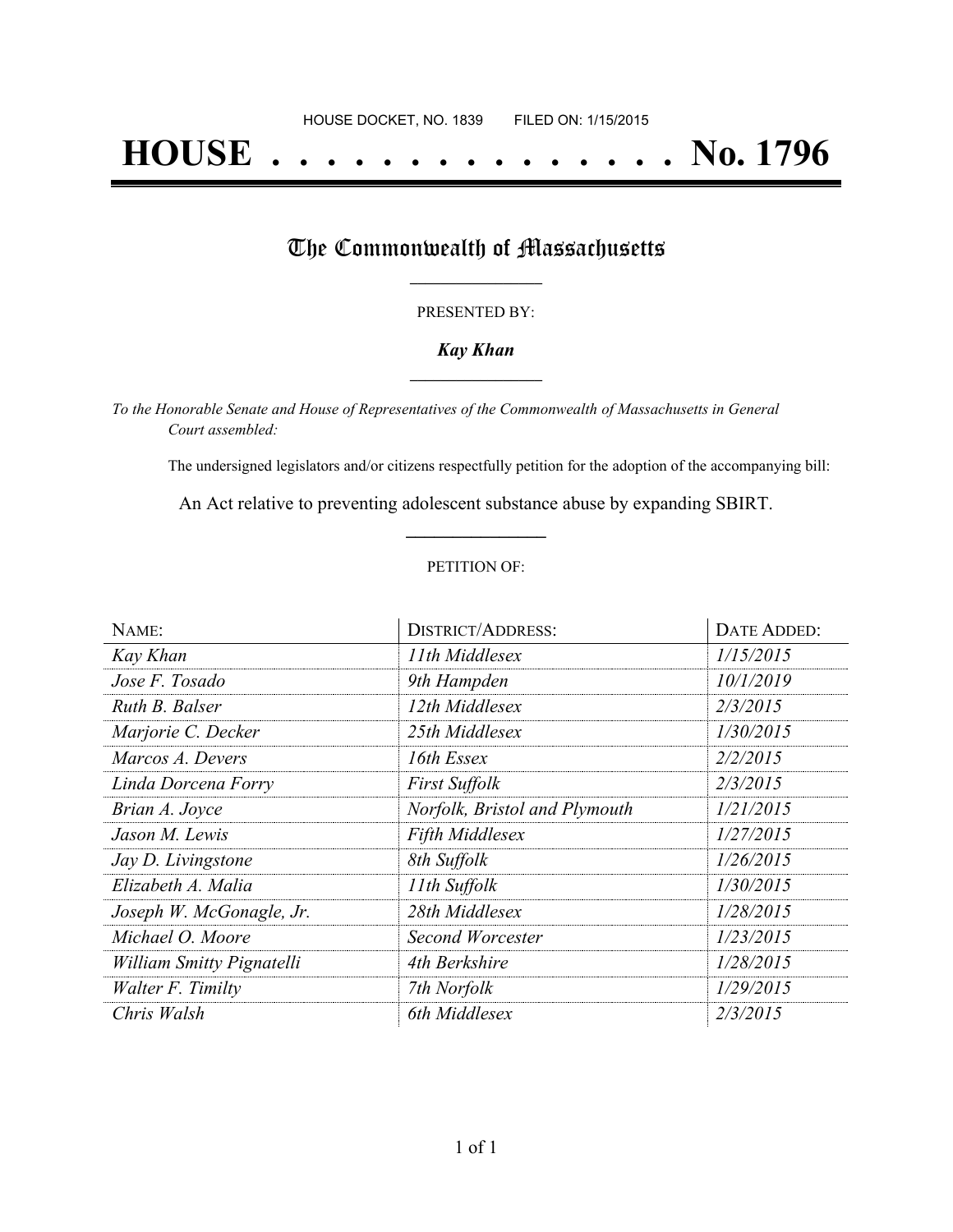## HOUSE DOCKET, NO. 1839 FILED ON: 1/15/2015

## **HOUSE . . . . . . . . . . . . . . . No. 1796**

By Ms. Khan of Newton, a petition (accompanied by bill, House, No. 1796) of Kay Khan and others relative to preventing adolescent substance abuse through the use of public and private school screening, brief intervention and referral to treatment techniques. Mental Health and Substance Abuse.

### The Commonwealth of Massachusetts

**In the One Hundred and Eighty-Ninth General Court (2015-2016) \_\_\_\_\_\_\_\_\_\_\_\_\_\_\_**

**\_\_\_\_\_\_\_\_\_\_\_\_\_\_\_**

An Act relative to preventing adolescent substance abuse by expanding SBIRT.

Be it enacted by the Senate and House of Representatives in General Court assembled, and by the authority *of the same, as follows:*

 SECTION 1. Section 57 of Chapter 71 of the General Laws is hereby amended by inserting after the word results, in line 11, the following words: - "including a substance use screening using a validated tool," And by inserting after the word department., in line 21, the following words: - "Substance use screenings shall be performed by nurses, physicians, or other personnel who are approved by the department of public health for the purpose, and shall be conducted at least once 7 annually in grades 8 or 9, and 11." SECTION 2. Said Section 57 of Chapter 71 is further amended by inserting after the final paragraph the following paragraph:- "Substance use screening results shall not be recorded in any file subject to inspection under Section 34E of Chapter 71. Results for all students shall be recorded without identifying